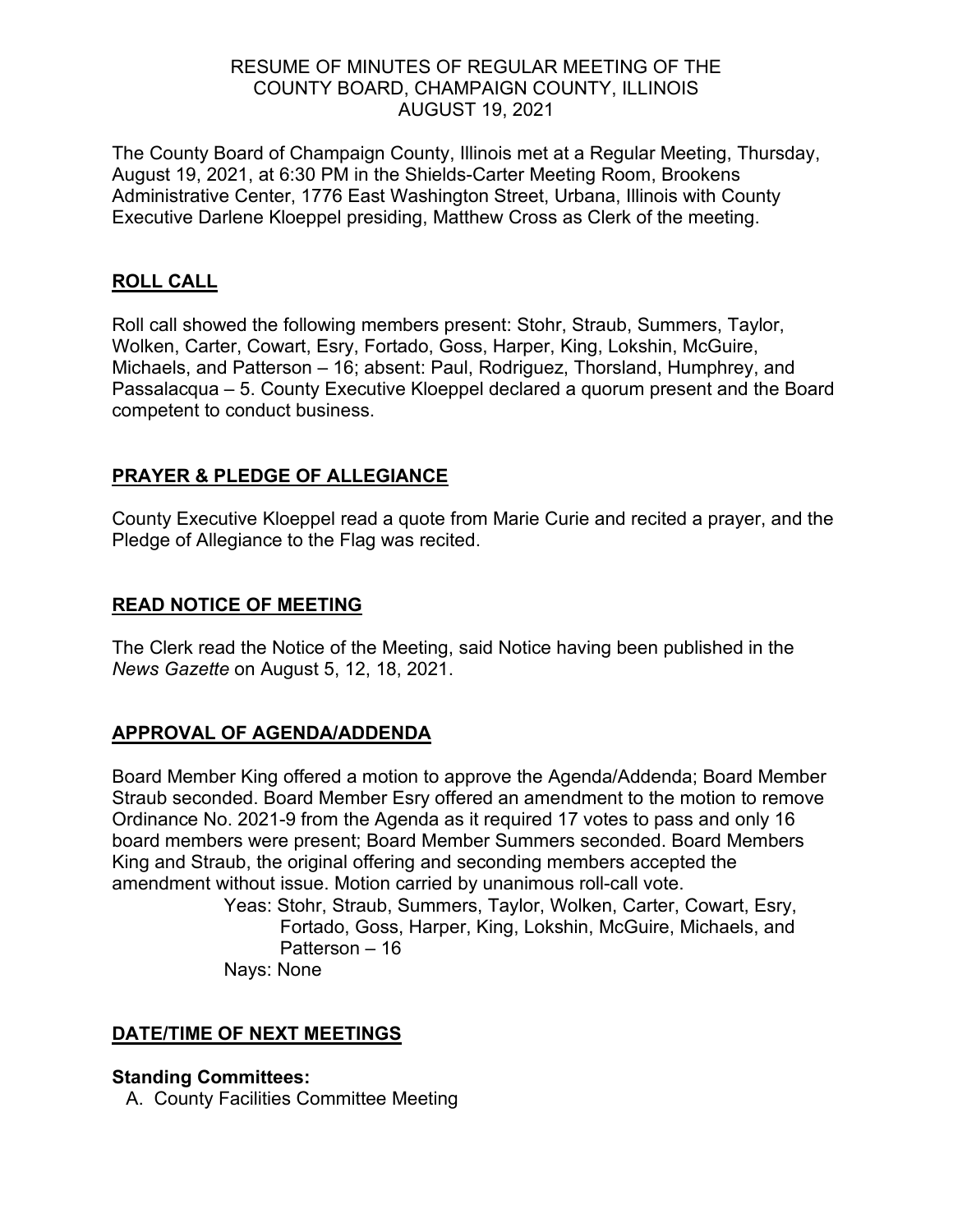Champaign County Board August 19, 2021

> Tuesday, September 7, 2021 at 6:30 PM Shields-Carter Meeting Room

- B. Environment & Land Use Committee Thursday, September 9, 2021 at 6 PM Shields-Carter Meeting Room
- C. Highway and Transportation Committee Meeting Friday, September 10, 2021 at 9 AM 1605 E Main Street, Urbana

# **Committee of the Whole:**

- A. Justice & Social Services; Policy, Personnel, & Appointments; Finance Tuesday, September 14, 2021 at 6:30 PM Shields-Carter Meeting Room
- B. Special Finance Committee of the Whole Thursday, September 30, 2021 at 6:30 PM Shields-Carter Room

# **County Board:**

A. Regular Meeting Thursday, September 23, 2021 at 6:30 PM Shields-Carter Meeting Room

#### **PUBLIC PARTICIPATION**

Scott Burgee had planned to speak on Ordinance No. 2021-9, but declined after it was stuck from the Agenda, preferring to speak next month when it was be considered.

Craig Wakefield, Correctional Officer, spoke about the pressing need to replace the downtown jail.

County Recorder Mike Ingram briefly spoke about a scam mailing involving deeds in the county and noted that the 2020 Census data shows a 2.4% population increase for Champaign County. He then spoke, as the Vice-Chair of the Champaign County Democratic Central Committee, about the nomination of Wayne Williams to fill the District 11 seat vacated by Titianna Ammons, noting that his elected employment as the Cunningham Township Accessor should not preclude him from serving on the County Board.

#### **PRESENTATION**

Regional Planning Commission Chief Executive Dr. Dalitso Sulamoyo and Economic Development Specialist Kathy Larson spoke about County funding, both household and business assistance, in response to the pandemic.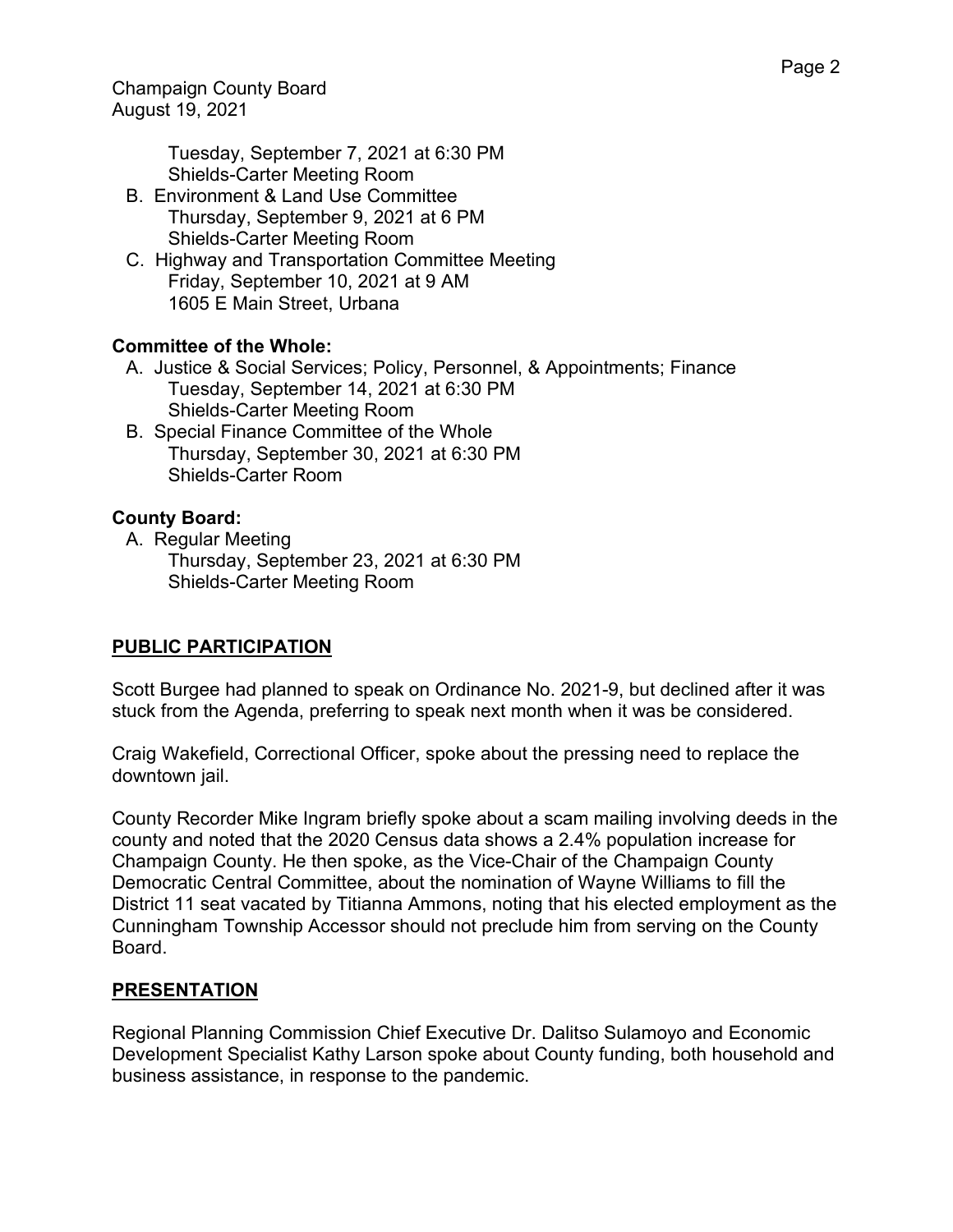#### **CONSENT AGENDA**

Board Member King offered a motion to approve the Consent Agenda, comprising 53 total resolutions (Nos. 2021-227, 2021-228, 2021-229, 2021-230, 2021-231, 2021-232, 2021-233, 2021-234, 2021-235, 2021-236, 2021-237, 2021-238, 2021-239, 2021-240, 2021-241, 2021-242, 2021-243, 2021-244, 2021-245, 2021-246, 2021-247, 2021-248, 2021-249, 2021-250, 2021-251, 2021-252, 2021-253, 2021-254, 2021-255, 2021-256, 2021-257, 2021-258, 2021-259, 2021-260, 2021-261, 2021-262, 2021-263, 2021-264, 2021-265, 2021-266, 2021-267, 2021-268, 2021-269, 2021-270, 2021-271, 2021-272, 2021-273, 2021-274, 2021-275, 2021-276, 2021-277, 2021-278, and 2021-279); Board Member Straub seconded. Motion carried by unanimous roll-call vote.

Yeas: Stohr, Straub, Summers, Taylor, Wolken, Carter, Cowart, Esry, Fortado, Goss, Harper, King, Lokshin, McGuire, Michaels, and Patterson – 16

Nays: None

#### **COMMUNICATIONS**

County Executive Kloeppel noted that American Recovery Plan Act funding request letters are in the meeting packet: Central Illinois Land Bank Authority, CU Trauma and Resiliency Initiative, Pesotum Consolidated Drainage District, Champaign Park District, and New Community Ambassador Program to Welcome New Residents and Recruits.

County Executive Kloeppel noted that Deputy Director of Finance Tami Ogden was given the Government Finance Officers Association's Distinguished Budget Presentation Award for the FY2021 budget.

#### **APPROVAL OF MINUTES**

Board Member Carter offered a motion to approve the minutes of the Regular Meeting of the County Board of July 22 and 27, 2021; Board Member Straub seconded. Motion carried by unanimous roll-call vote.

> Yeas: Stohr, Straub, Summers, Taylor, Wolken, Carter, Cowart, Esry, Fortado, Goss, Harper, King, Lokshin, McGuire, Michaels, and Patterson – 16

Nays: None

#### **STANDING COMMITTEES**

County Executive Kloeppel noted the Environment and Land Use Summary of Action Taken August 5, 2021 Meeting was received and placed on file.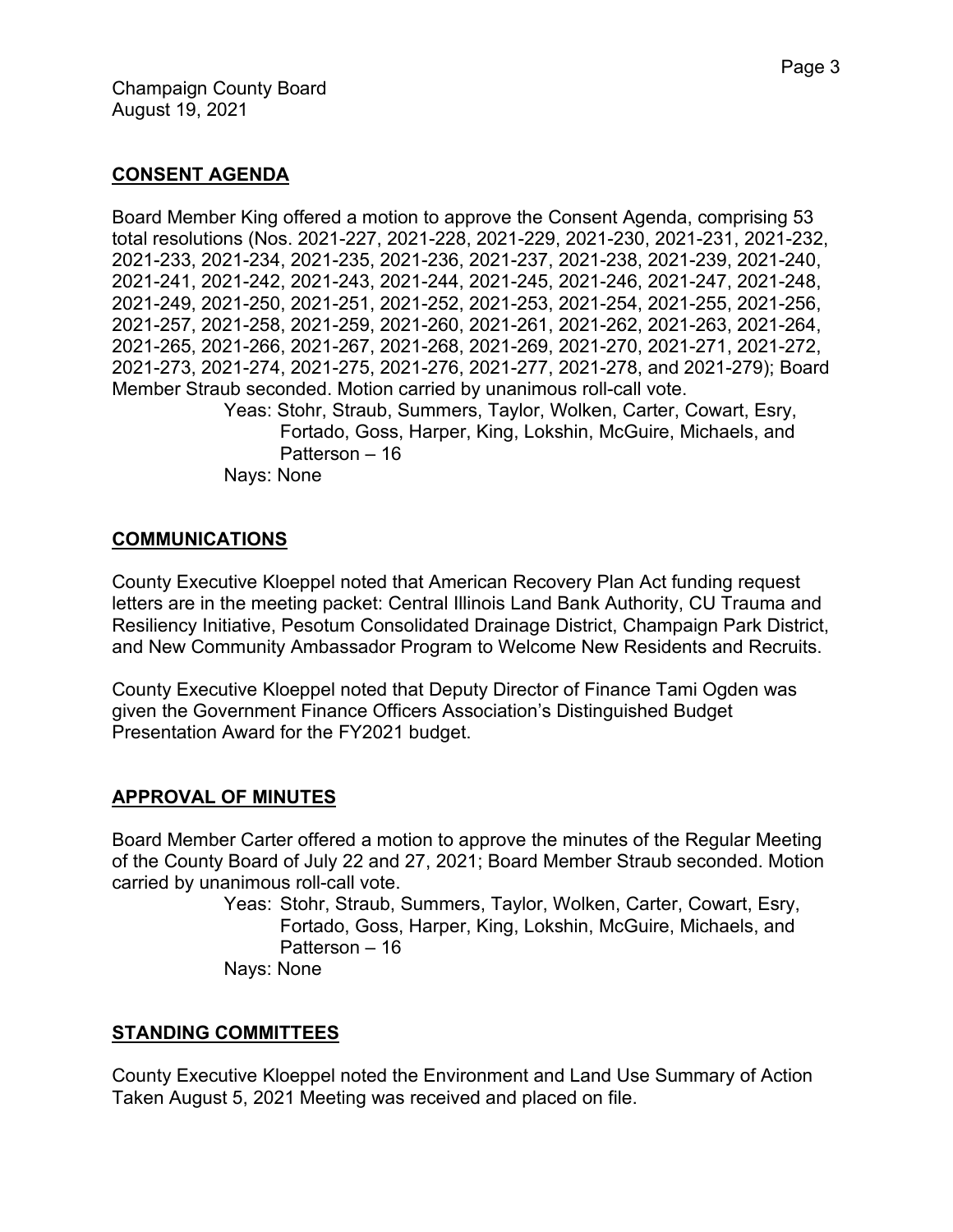County Executive Kloeppel noted the Highway and Transportation Summary of Action Taken August 6, 2021 Meeting was received and placed on file.

County Executive Kloeppel noted the County Facilities Summary of Action Taken August 11, 2021 Meeting was received and placed on file.

# **AREAS OF RESPONSIBILITY**

County Executive Kloeppel noted the Committee of the Whole (Justice and Social Services; Finance; Policy, Personnel, and Appointments) Summary of Action Taken August 10, 2021 Meeting was received and placed on file.

Board Member Fortado offered a motion to adopt Resolution No. 2021-282 approving Budget Amendment 2-00047 for an engineering study for video surveillance at Satellite Jail, Sheriff's Office/Downtown Jail, and Brookens, and Master Control Systems at Downtown Jail and Satellite Jail; Board Member Stohr seconded. Motion carried by unanimous roll-call vote.

Yeas: Stohr, Straub, Summers, Taylor, Wolken, Carter, Cowart, Esry, Fortado, Goss, Harper, King, Lokshin, McGuire, Michaels, and Patterson – 16 Nays: None

# **LITIGATION COMMITTEE**

Board Member Esry offered an omnibus motion to adopt Resolutions No. 2021-287 authorizing administrator's release of all claims to include attorney's fees, coast, and expenses, No. 2021-288 authorizing administrator's release of all claims to include attorney's fees, coast, and expenses, *and* No. 2021-289 authorizing administrator's release of all claims to include attorney's fees, coast, and expenses; Board Member Michaels seconded. Motion carried by unanimous roll-call vote.

Yeas: Stohr, Straub, Summers, Taylor, Wolken, Carter, Cowart, Esry, Fortado, Goss, Harper, King, Lokshin, McGuire, Michaels, and Patterson – 16

Nays: None

# **NEW BUSINESS**

Board Member Esry offered a motion to adopt Resolution No. 2021-290 approving Budget Amendment 21-00050 in settlement of outstanding Nursing Home claims: Estate of Lee, Lorena; Estate of Buchanan, Verlon; Estate of Lovett, Shirley; Board Member Michaels seconded. Motion carried by unanimous roll-call vote.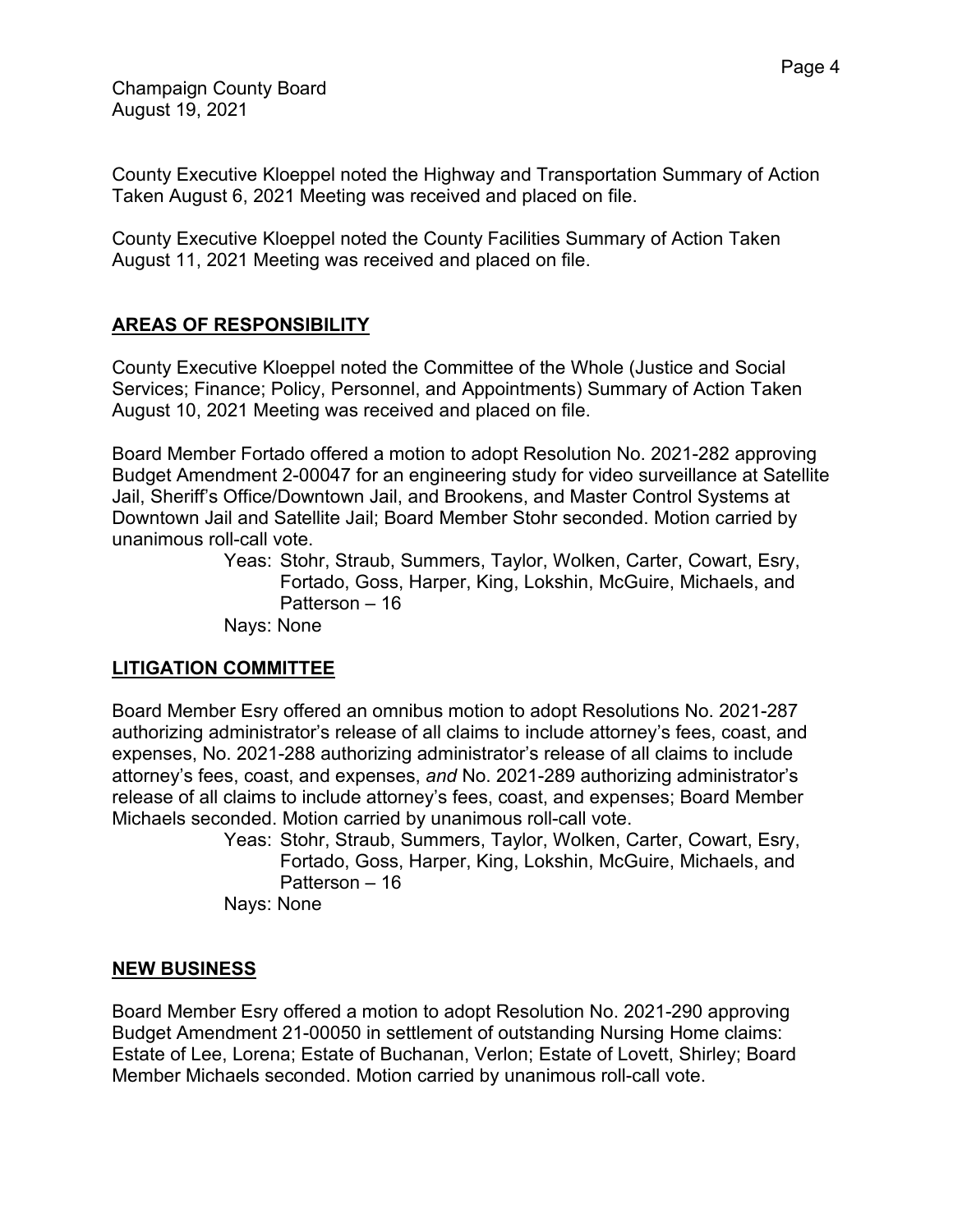Champaign County Board August 19, 2021

> Yeas: Stohr, Straub, Summers, Taylor, Wolken, Carter, Cowart, Esry, Fortado, Goss, Harper, King, Lokshin, McGuire, Michaels, and Patterson – 16 Nays: None

Board Member Goss offered a motion to adopt Resolution No. 2021-283 approving Budget Amendment 21-00048 to accommodate receipt of new DCEO Office of Community Assistance funding for the Low-Income Home Water Assistance Program; Board Chair Patterson seconded. Motion carried by unanimous roll-call vote.

Yeas: Stohr, Straub, Summers, Taylor, Wolken, Carter, Cowart, Esry, Fortado, Goss, Harper, King, Lokshin, McGuire, Michaels, and Patterson – 16

Nays: None

Board Member Lokshin offered a motion to adopt Resolution No. 2021-284 approving Budget Amendment 21-00049 for funds needed for sing-on incentive pay for correctional officers hired in 2021 per County Board's approval of resolution; Board Member Taylor seconded. Motion carried by unanimous roll-call vote.

Yeas: Stohr, Straub, Summers, Taylor, Wolken, Carter, Cowart, Esry, Fortado, Goss, Harper, King, Lokshin, McGuire, Michaels, and Patterson – 16

Nays: None

Board Member King offered a motion to adopt Resolution No. 2021-285 approving Budget Amendment 21-00052 to for increase in reg. F-T salaries to cover 2 additional Dep. Coroner positions through the end of FY21 and pay benefit time for 3 F-T staff resignations since April 2021; increase in temp. wages for training new P-T autopsy technicians; and increase in overtime line item to cover eight remaining holidays and regular overtime costs through end of FY21; Board Member Michaels seconded. Motion carried by unanimous roll-call vote.

> Yeas: Stohr, Straub, Summers, Taylor, Wolken, Carter, Cowart, Esry, Fortado, Goss, Harper, King, Lokshin, McGuire, Michaels, and Patterson – 16

Nays: None

Board Member Straub offered a motion to adopt Resolution No. 2021-286 approving Budget Amendment 21-00051 and emergency budget amendment for an Assistant Public Defender staring 9/15/2021, \$33.25 hour; Board Member Carter seconded. Motion carried by unanimous roll-call vote.

Yeas: Stohr, Straub, Summers, Taylor, Wolken, Carter, Cowart, Esry, Fortado, Goss, Harper, King, Lokshin, McGuire, Michaels, and Patterson – 16 Nays: None